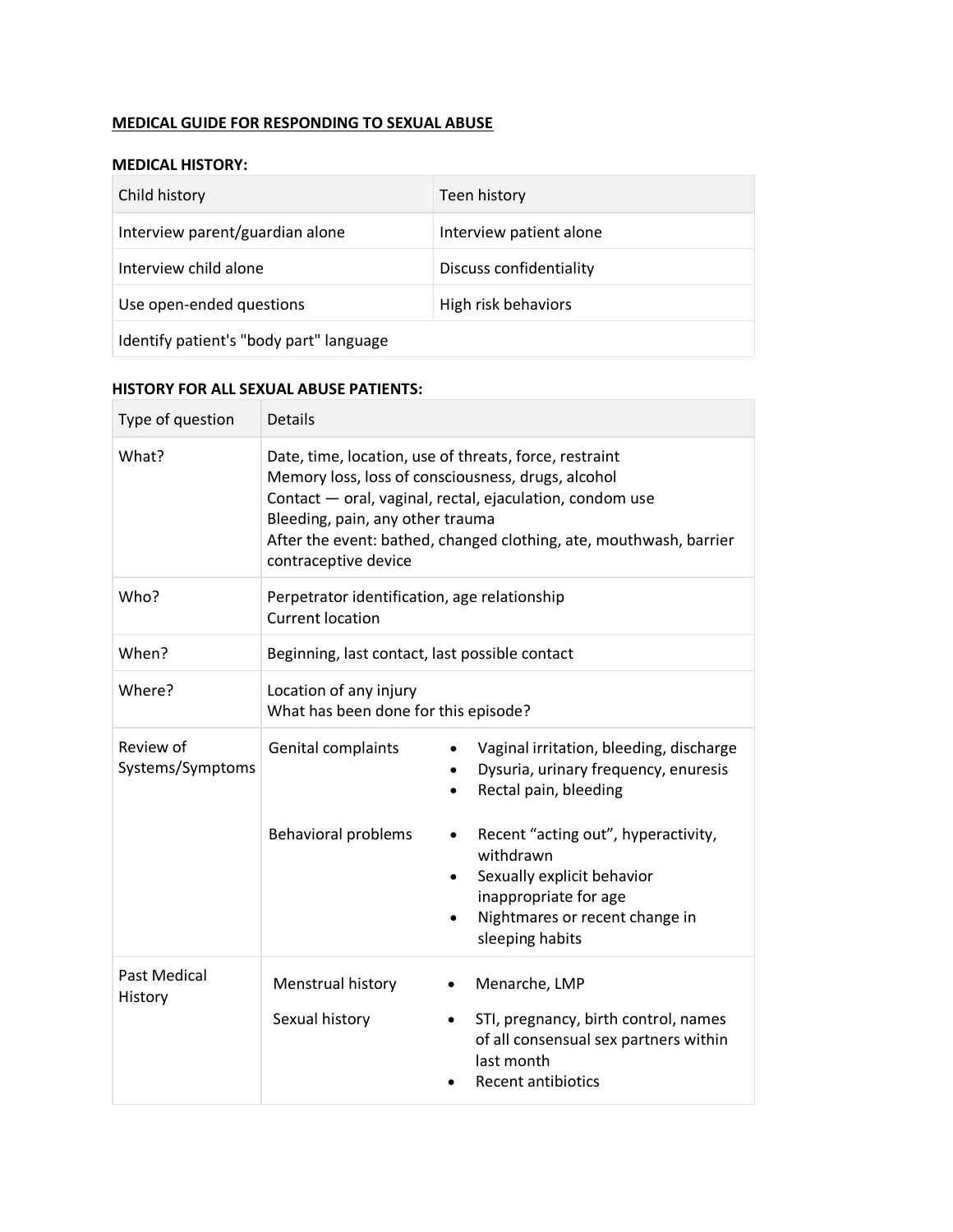|                | $\bullet$                                                                                                                                                                    | Name of any individual that the<br>patient has had any sexual<br>relationships with during the past 96<br>hours. |
|----------------|------------------------------------------------------------------------------------------------------------------------------------------------------------------------------|------------------------------------------------------------------------------------------------------------------|
|                | Immunization<br>$\bullet$                                                                                                                                                    | Hepatitis B                                                                                                      |
| Social History | Family history of sexual abuse<br>Exposure to explicit material<br>Prior reports to police or social services<br>History of violence in home<br>Need for community resources |                                                                                                                  |

#### **SEXUAL ABUSE EXAM:**

*General Physical Exam*

Complete physical exam including inspection of all body parts and thorough skin exam Oral exam with attention to lips, tongue, buccal mucosa, frenula, palate, and teeth Complete genital and anal examination

*Forensic Evidence Collection if indicated – by state or county approved kit, per instructions on kit and include clothing*

## *Photographs*

Patient identification label -- Date of birth, medical record number Photograph each injury separately -- Start with a photograph of the region and then do a close-up Photograph against a neutral background (the wall is the best place) Do not use a flash, use AUTO FOCUS -- Use MACRO mode Set zoom to widest angle setting; move camera closer to the patient for close-up photographs Always use the ruler in the close-up shot of the injury & with color guard

## **TREATMENT -- designed to help medical providers identify, screen, and treat children at-risk of transmission of infectious agents from blood or bodily fluid from sexual exposures.**

*Sexually transmitted disease testing and post-exposure prophylaxis*

*High risk features:*

- Intoxicated, or altered patients
- Type of sexual contact
- Mucosal surface(s) involved
- Pubertal status
- Vaccination status for hepatitis B
- Assailant risk factors --
	- Is the assailant known to be infected with HIV, hepatitis B, or hepatitis C?
	- Does the assailant agree to be tested for HIV, hepatitis B, or hepatitis C?
- Any injuries that could increase the risk exposure

For a complete guideline, see:

Children's Hospital Clinical Care Pathway -- COMMUNITY (NON-OCCUPATIONAL) BLOOD OR BODILY FLUID EXPOSURE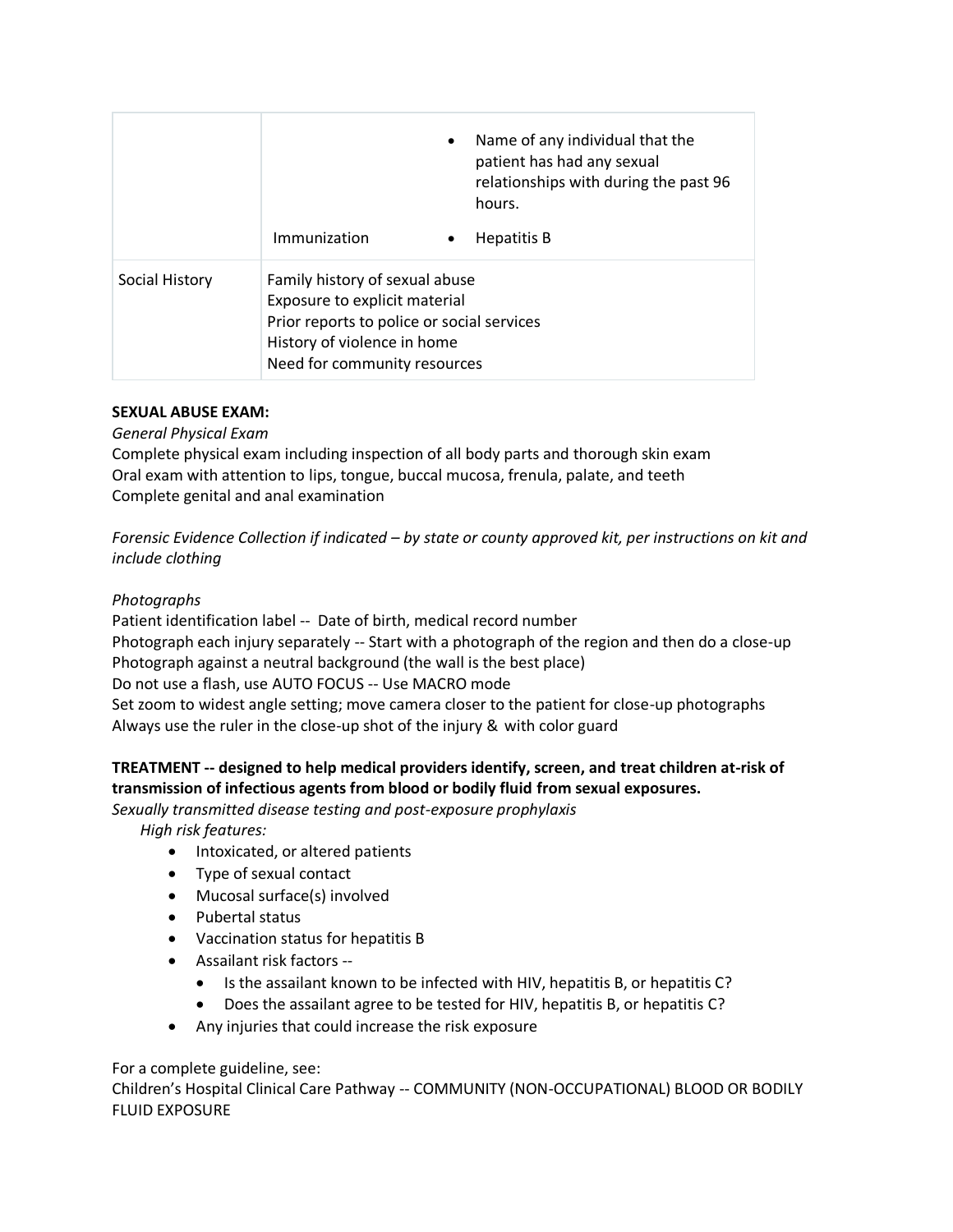#### **MEDICAL GUIDE FOR RESPONDING TO PHYSICAL ABUSE AND NEGLECT**

#### **MEDICAL HISTORY**

History is extremely important here; *every* medical diagnosis starts with history. The different types of history taken by providers are standard of care, and they are all important in confirming or ruling out a child abuse diagnosis. The medical diagnosis of physical abuse is based on the presence of a discrepant history; that is, the history offered by the caregiver is not consistent with the clinical findings. The discrepancy may exist because the history is absent, partial, changing over time, or simply illogical or improbable. A neglect history requires weighing the needs of the child versus ability of caregivers to meet the child's need.

| Type of question | <b>Details</b>                                                                                                                                                                                                                                                                                                                                                                                                                                                     |
|------------------|--------------------------------------------------------------------------------------------------------------------------------------------------------------------------------------------------------------------------------------------------------------------------------------------------------------------------------------------------------------------------------------------------------------------------------------------------------------------|
| What?            | What is the developmental age of the child?<br>Does child have underlying medical conditions?<br>What are child's basic health and wellbeing needs?<br>What events preceded the injury?<br>What is the severity of the injury?<br>What is the apparent age of the injury?<br>It the injury unexplained by history?<br>Is there an absent, changing, or evolving history?                                                                                           |
| Who?             | Who is primary caretaker of child?<br>Who else helps take care of child?<br>Who was with child at the time of injury?<br>Does caregiver have unrealistic expectations for<br>child?<br>Does caregiver have prior history of abuse of<br>caregiver as child?<br>What was the caretaker's response to the injury?<br>What is the affect of the caregiver?<br>If the child is verbal, what does he or she say<br>happened?<br>Are there any adult or child witnesses? |
| When?            | Is there a delay in seeking medical care?<br>When did the child last feed and behave normally?<br>Is there a recent crisis or stress in child's<br>environment?<br>Is there chronic social or physical isolation of child or<br>family?<br>Is there a triggering event causing loss of control in<br>caregiver (the 3 Ts: tears, toileting,<br>tantrums/temperament)?<br>Is there a pattern of increasing severity or escalation<br>of events over time?           |

#### **HISTORY FOR ALL PHYSICAL ABUSE AND NEGLECT PATIENTS:**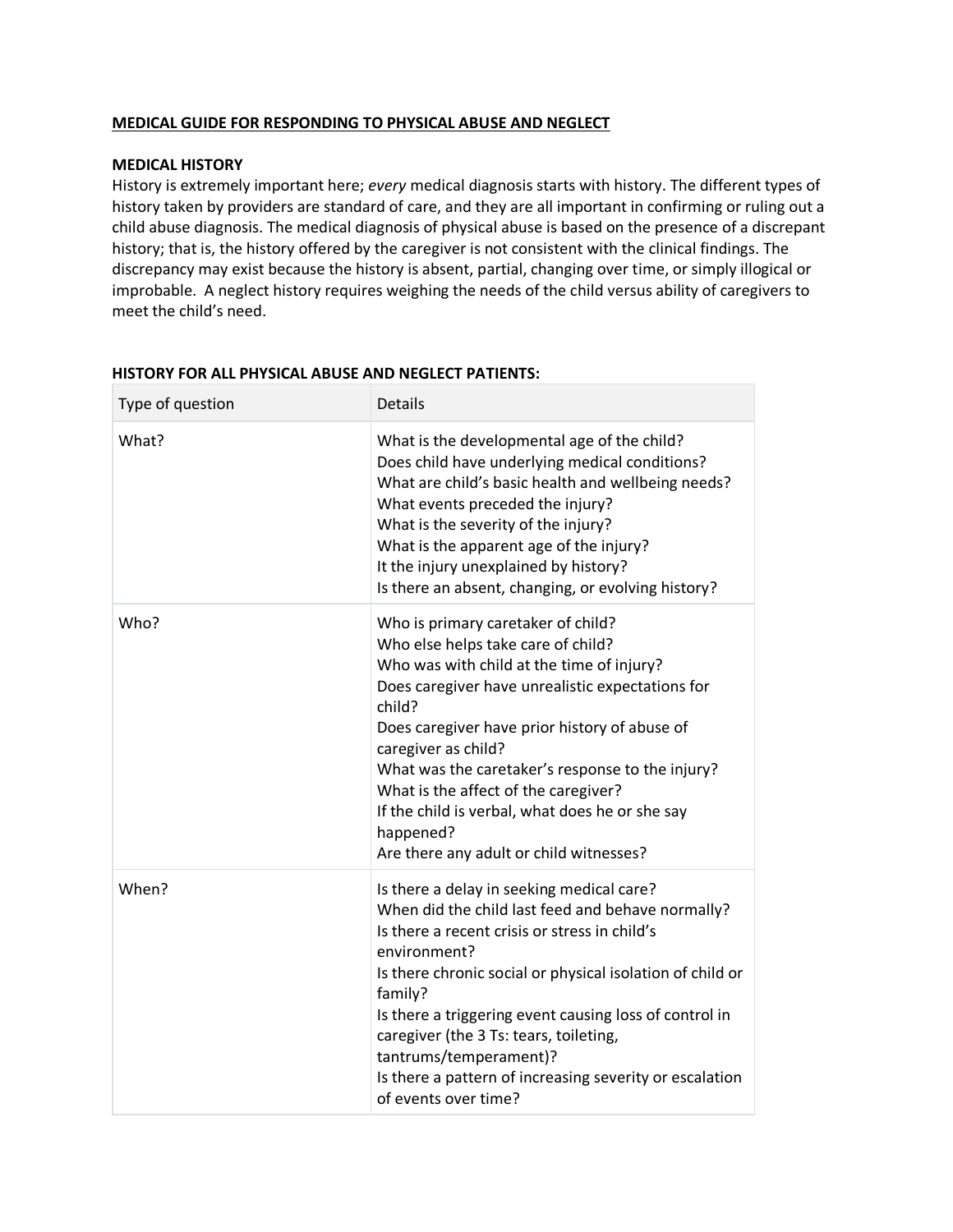| Where?                     | What is the location of the injury?<br>What has been done for this episode?<br>What does scene or home environment look like?                                                                                                                                                                                                          |                                                                                                                                                                                                                   |  |
|----------------------------|----------------------------------------------------------------------------------------------------------------------------------------------------------------------------------------------------------------------------------------------------------------------------------------------------------------------------------------|-------------------------------------------------------------------------------------------------------------------------------------------------------------------------------------------------------------------|--|
| Review of Systems/Symptoms | General<br>complaints                                                                                                                                                                                                                                                                                                                  | Weight<br>Appetite<br>$\bullet$<br>Sleep regulation<br>$\bullet$<br>Energy level<br>$\bullet$                                                                                                                     |  |
|                            | Behavioral<br>problems                                                                                                                                                                                                                                                                                                                 | Peer interactions<br>School performance and<br>$\bullet$<br>attendance<br>Mood<br>$\bullet$<br>Recent "acting out",<br>$\bullet$<br>hyperactivity, withdrawn<br>Nightmares or recent<br>change in sleeping habits |  |
| Past Medical History       | <b>Birth history</b>                                                                                                                                                                                                                                                                                                                   | Problems during mother's<br>$\bullet$<br>pregnancy<br>Prematurity                                                                                                                                                 |  |
|                            | Other history                                                                                                                                                                                                                                                                                                                          | <b>Chronic conditions</b><br><b>Medications</b><br>Access to care                                                                                                                                                 |  |
|                            | Immunization                                                                                                                                                                                                                                                                                                                           | Up to date?                                                                                                                                                                                                       |  |
| Social History             | Who lives in the home?<br>What is family employment and financial status?<br>Is there domestic violence or substance abuse in the<br>home?<br>Prior family history of physical or sexual abuse?<br>Any prior involvement with social services or law<br>enforcement?<br>What are the family support?<br>What are the family strengths? |                                                                                                                                                                                                                   |  |

### **PHYSICAL EXAM:**

*General Physical Exam*

Complete physical exam including inspection of all body parts and thorough skin, oral and ear exam Complete genital and anal examination

*Forensic Evidence Collection if indicated – by state or county approved kit, per instructions on kit and include clothing*